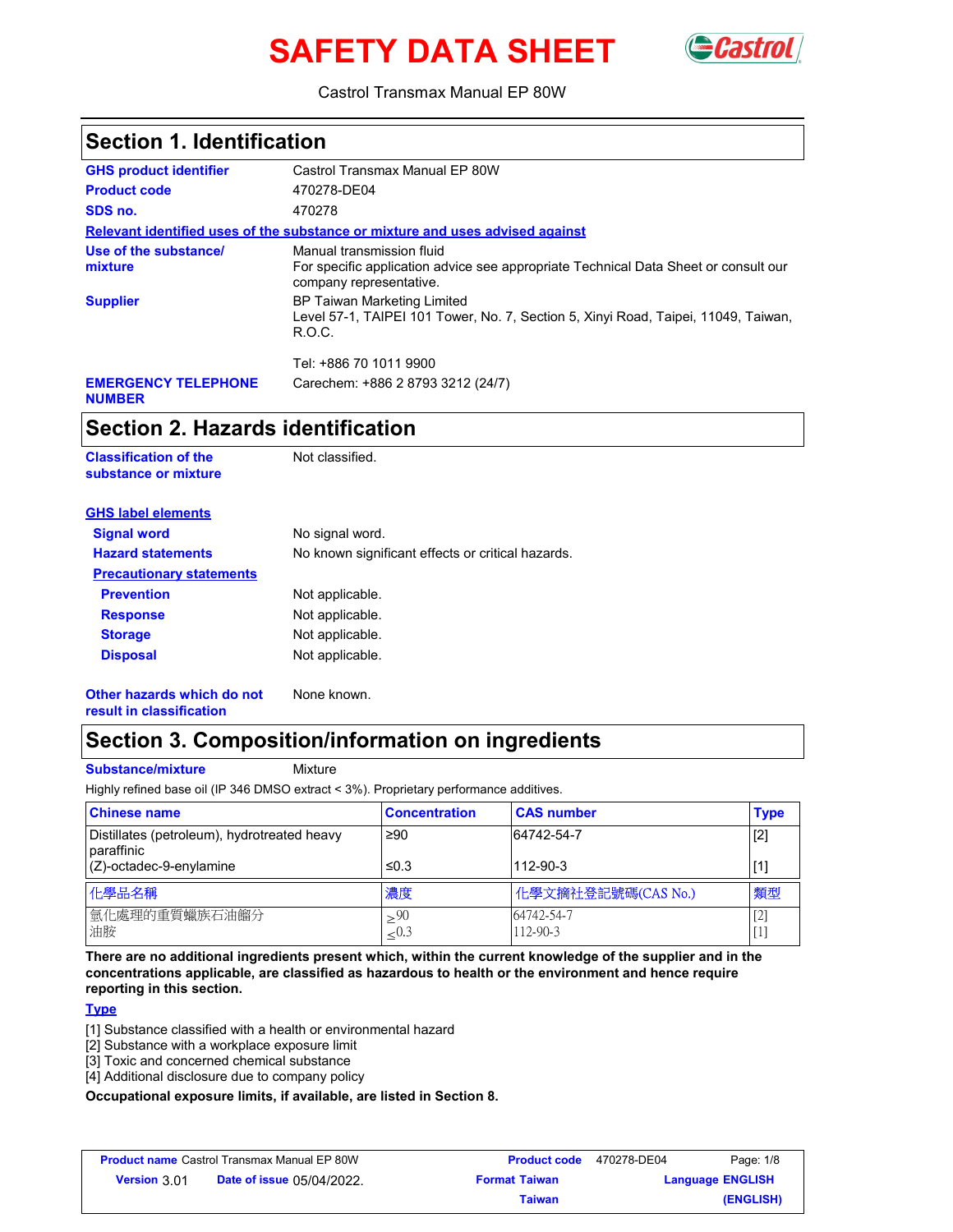### **Section 4. First aid measures**

#### Do not induce vomiting unless directed to do so by medical personnel. Get medical attention if symptoms occur. In case of contact, immediately flush eyes with plenty of water for at least 15 minutes. Eyelids should be held away from the eyeball to ensure thorough rinsing. Check for and remove any contact lenses. Get medical attention. Wash skin thoroughly with soap and water or use recognised skin cleanser. Remove contaminated clothing and shoes. Wash clothing before reuse. Clean shoes thoroughly before reuse. Get medical attention if symptoms occur. If inhaled, remove to fresh air. Get medical attention if symptoms occur. **Eye contact Skin contact Inhalation Ingestion Protection of first-aiders** No action shall be taken involving any personal risk or without suitable training. **Description of necessary first aid measures Most important symptoms/effects, acute and delayed**

See Section 11 for more detailed information on health effects and symptoms.

**Indication of immediate medical attention and special treatment needed, if necessary**

| <b>Specific treatments</b> | No specific treatment.                                                            |
|----------------------------|-----------------------------------------------------------------------------------|
| <b>Notes to physician</b>  | Treatment should in general be symptomatic and directed to relieving any effects. |

### **Section 5. Firefighting measures**

| <b>Extinguishing media</b>                               |                                                                                                                                                                                                   |
|----------------------------------------------------------|---------------------------------------------------------------------------------------------------------------------------------------------------------------------------------------------------|
| <b>Suitable extinguishing</b><br>media                   | In case of fire, use foam, dry chemical or carbon dioxide extinguisher or spray.                                                                                                                  |
| <b>Unsuitable extinguishing</b><br>media                 | Do not use water jet.                                                                                                                                                                             |
| <b>Specific hazards arising</b><br>from the chemical     | In a fire or if heated, a pressure increase will occur and the container may burst.                                                                                                               |
| <b>Hazardous thermal</b><br>decomposition products       | Combustion products may include the following:<br>carbon oxides $(CO, CO2)$ (carbon monoxide, carbon dioxide)<br>sulphur oxides (SO, SO <sub>2</sub> , etc.)                                      |
| <b>Special protective actions</b><br>for fire-fighters   | No action shall be taken involving any personal risk or without suitable training.<br>Promptly isolate the scene by removing all persons from the vicinity of the incident if<br>there is a fire. |
| <b>Special protective</b><br>equipment for fire-fighters | Fire-fighters should wear positive pressure self-contained breathing apparatus<br>(SCBA) and full turnout gear.                                                                                   |

## **Section 6. Accidental release measures**

| <b>Personal precautions,</b><br>protective equipment and<br>emergency procedures | No action shall be taken involving any personal risk or without suitable training.<br>Evacuate surrounding areas. Keep unnecessary and unprotected personnel from<br>entering. Do not touch or walk through spilt material. Put on appropriate personal<br>protective equipment. Floors may be slippery; use care to avoid falling.                                                                |
|----------------------------------------------------------------------------------|----------------------------------------------------------------------------------------------------------------------------------------------------------------------------------------------------------------------------------------------------------------------------------------------------------------------------------------------------------------------------------------------------|
| <b>Environmental precautions</b>                                                 | Avoid dispersal of spilt material and runoff and contact with soil, waterways, drains<br>and sewers. Inform the relevant authorities if the product has caused environmental<br>pollution (sewers, waterways, soil or air).                                                                                                                                                                        |
| <b>Methods and material for containment and cleaning up</b>                      |                                                                                                                                                                                                                                                                                                                                                                                                    |
| <b>Small spill</b>                                                               | Stop leak if without risk. Move containers from spill area. Absorb with an inert<br>material and place in an appropriate waste disposal container. Dispose of via a<br>licensed waste disposal contractor.                                                                                                                                                                                         |
| Large spill                                                                      | Stop leak if without risk. Move containers from spill area. Prevent entry into sewers,<br>water courses, basements or confined areas. Contain and collect spillage with non-<br>combustible, absorbent material e.g. sand, earth, vermiculite or diatomaceous earth<br>and place in container for disposal according to local regulations. Dispose of via a<br>licensed waste disposal contractor. |

## **Section 7. Handling and storage**

#### **Precautions for safe handling**

| <b>Protective measures</b>                       | Put on appropriate personal protective equipment (see Section 8).                                                                                          |
|--------------------------------------------------|------------------------------------------------------------------------------------------------------------------------------------------------------------|
| <b>Advice on general</b><br>occupational hygiene | Eating, drinking and smoking should be prohibited in areas where this material is<br>handled, stored and processed. Wash thoroughly after handling. Remove |
|                                                  | contaminated clothing and protective equipment before entering eating areas. See<br>also Section 8 for additional information on hygiene measures.         |

| <b>Product name Castrol Transmax Manual EP 80W</b> |                                  | <b>Product code</b>  | 470278-DE04 | Page: 2/8               |
|----------------------------------------------------|----------------------------------|----------------------|-------------|-------------------------|
| <b>Version 301</b>                                 | <b>Date of issue 05/04/2022.</b> | <b>Format Taiwan</b> |             | <b>Language ENGLISH</b> |
|                                                    |                                  | <b>Taiwan</b>        |             | (ENGLISH)               |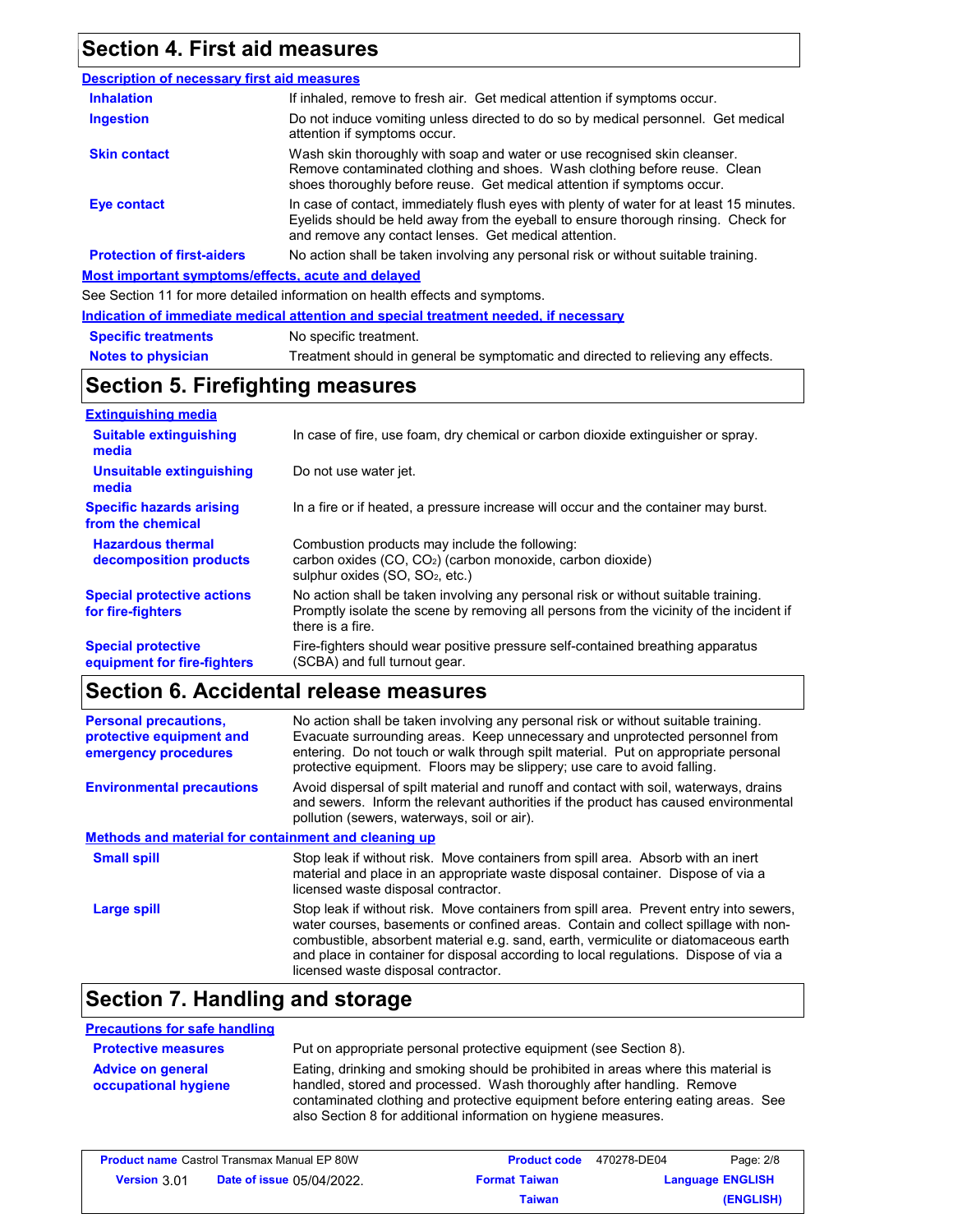## **Section 7. Handling and storage**

**Conditions for safe storage, including any incompatibilities**

Store in accordance with local regulations. Store in original container protected from direct sunlight in a dry, cool and well-ventilated area, away from incompatible materials (see Section 10) and food and drink. Keep container tightly closed and sealed until ready for use. Store and use only in equipment/containers designed for use with this product. Containers that have been opened must be carefully resealed and kept upright to prevent leakage. Do not store in unlabelled containers. Use appropriate containment to avoid environmental contamination.

**Not suitable Not suitable** Prolonged exposure to elevated temperature

## **Section 8. Exposure controls/personal protection**

#### **Control parameters**

**Occupational exposure limits**

Distillates (petroleum), hydrotreated heavy paraffinic **TW Minstry of Labor, labor permissible** 

### **workplace exposure standards, allowable concentration (Taiwan).**

STEL: 10 mg/m<sup>3</sup> 15 minutes. Issued/ Revised: 1/2005 Form: Mist TWA: 5 mg/m<sup>3</sup> 8 hours. Issued/Revised: 1/2005 Form: Mist

|                                             | 1/2005 Form: Mist                                                                                                                                                                                                                                                                                                                                                                                                                                                                                                                                                                                                                                                                                                                                                                                                                                                                                                                                                                                             |
|---------------------------------------------|---------------------------------------------------------------------------------------------------------------------------------------------------------------------------------------------------------------------------------------------------------------------------------------------------------------------------------------------------------------------------------------------------------------------------------------------------------------------------------------------------------------------------------------------------------------------------------------------------------------------------------------------------------------------------------------------------------------------------------------------------------------------------------------------------------------------------------------------------------------------------------------------------------------------------------------------------------------------------------------------------------------|
| <b>Recommended monitoring</b><br>procedures | If this product contains ingredients with exposure limits, personal, workplace<br>atmosphere or biological monitoring may be required to determine the effectiveness<br>of the ventilation or other control measures and/or the necessity to use respiratory<br>protective equipment. Reference should be made to appropriate monitoring<br>standards. Reference to national guidance documents for methods for the<br>determination of hazardous substances will also be required.                                                                                                                                                                                                                                                                                                                                                                                                                                                                                                                           |
| <b>Appropriate engineering</b><br>controls  | All activities involving chemicals should be assessed for their risks to health, to<br>ensure exposures are adequately controlled. Personal protective equipment should<br>only be considered after other forms of control measures (e.g. engineering controls)<br>have been suitably evaluated. Personal protective equipment should conform to<br>appropriate standards, be suitable for use, be kept in good condition and properly<br>maintained.<br>Your supplier of personal protective equipment should be consulted for advice on<br>selection and appropriate standards. For further information contact your national<br>organisation for standards.<br>Provide exhaust ventilation or other engineering controls to keep the relevant<br>airborne concentrations below their respective occupational exposure limits.<br>The final choice of protective equipment will depend upon a risk assessment. It is<br>important to ensure that all items of personal protective equipment are compatible. |
| <b>Environmental exposure</b><br>controls   | Emissions from ventilation or work process equipment should be checked to ensure<br>they comply with the requirements of environmental protection legislation. In some<br>cases, fume scrubbers, filters or engineering modifications to the process equipment<br>will be necessary to reduce emissions to acceptable levels.                                                                                                                                                                                                                                                                                                                                                                                                                                                                                                                                                                                                                                                                                 |
| <b>Individual protection measures</b>       |                                                                                                                                                                                                                                                                                                                                                                                                                                                                                                                                                                                                                                                                                                                                                                                                                                                                                                                                                                                                               |
| <b>Hygiene measures</b>                     | Wash hands, forearms and face thoroughly after handling chemical products, before<br>eating, smoking and using the lavatory and at the end of the working period.<br>Appropriate techniques should be used to remove potentially contaminated clothing.<br>Wash contaminated clothing before reusing. Ensure that eyewash stations and<br>safety showers are close to the workstation location.                                                                                                                                                                                                                                                                                                                                                                                                                                                                                                                                                                                                               |
| <b>Eye protection</b>                       | Safety glasses with side shields.                                                                                                                                                                                                                                                                                                                                                                                                                                                                                                                                                                                                                                                                                                                                                                                                                                                                                                                                                                             |
| <b>Skin protection</b>                      |                                                                                                                                                                                                                                                                                                                                                                                                                                                                                                                                                                                                                                                                                                                                                                                                                                                                                                                                                                                                               |
| <b>Hand protection</b>                      | Wear protective gloves if prolonged or repeated contact is likely. Wear chemical<br>resistant gloves. Recommended: Nitrile gloves. The correct choice of protective<br>gloves depends upon the chemicals being handled, the conditions of work and use,<br>and the condition of the gloves (even the best chemically resistant glove will break<br>down after repeated chemical exposures). Most gloves provide only a short time of<br>protection before they must be discarded and replaced. Because specific work<br>environments and material handling practices vary, safety procedures should be<br>developed for each intended application. Gloves should therefore be chosen in<br>consultation with the supplier/manufacturer and with a full assessment of the<br>working conditions.                                                                                                                                                                                                               |

| <b>Product name</b> Castrol Transmax Manual EP 80W |                                  | <b>Product code</b>  | 470278-DE04 | Page: 3/8               |
|----------------------------------------------------|----------------------------------|----------------------|-------------|-------------------------|
| <b>Version 3.01</b>                                | <b>Date of issue 05/04/2022.</b> | <b>Format Taiwan</b> |             | <b>Language ENGLISH</b> |
|                                                    |                                  | Taiwan               |             | (ENGLISH)               |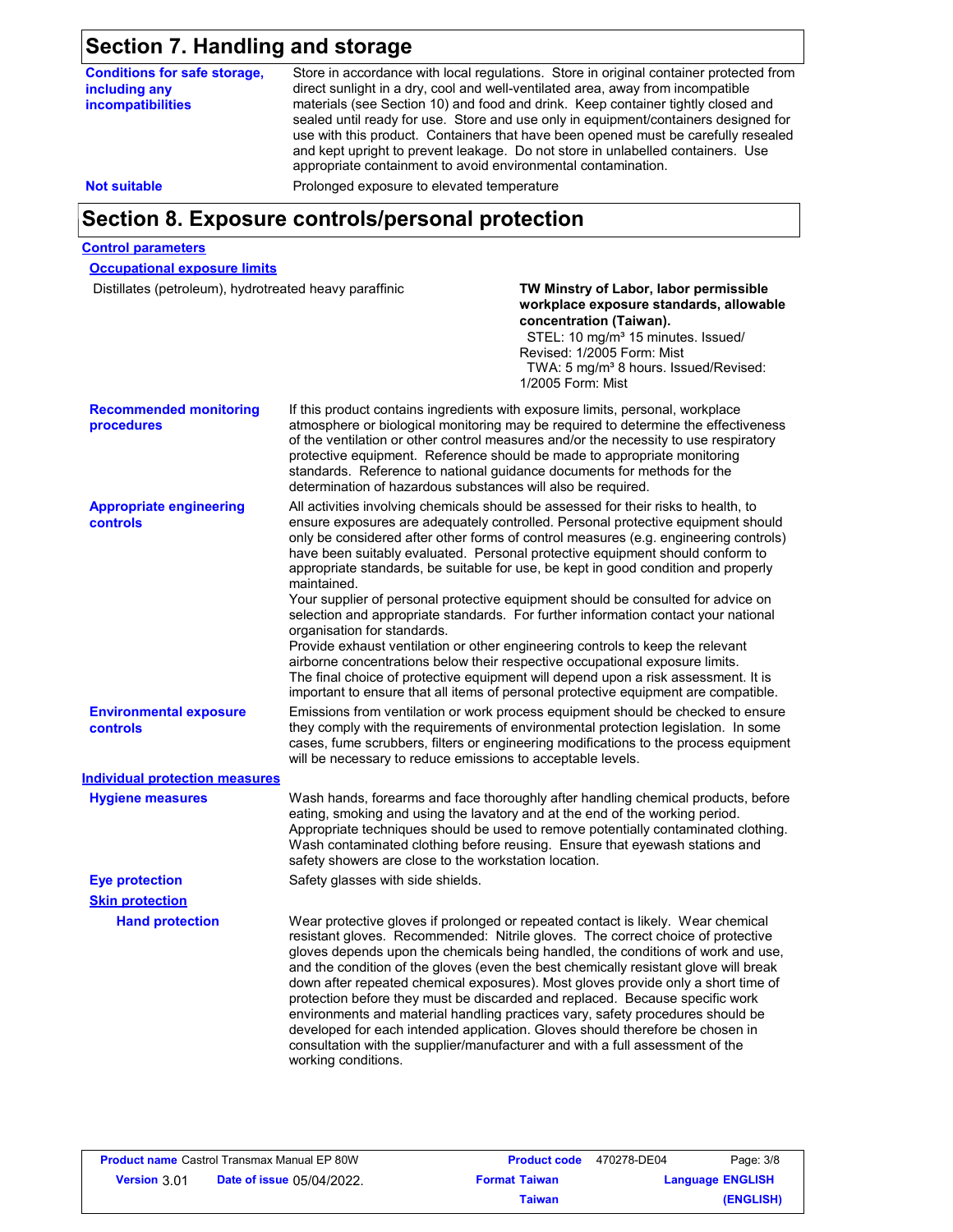## **Section 8. Exposure controls/personal protection**

| <b>Body protection</b>        | Use of protective clothing is good industrial practice.                                                                                                                                                                                                                                                                                                                                                                                                                                               |
|-------------------------------|-------------------------------------------------------------------------------------------------------------------------------------------------------------------------------------------------------------------------------------------------------------------------------------------------------------------------------------------------------------------------------------------------------------------------------------------------------------------------------------------------------|
|                               | Personal protective equipment for the body should be selected based on the task<br>being performed and the risks involved and should be approved by a specialist                                                                                                                                                                                                                                                                                                                                      |
|                               | before handling this product.                                                                                                                                                                                                                                                                                                                                                                                                                                                                         |
|                               | Cotton or polyester/cotton overalls will only provide protection against light<br>superficial contamination that will not soak through to the skin. Overalls should be<br>laundered on a regular basis. When the risk of skin exposure is high (e.g. when<br>cleaning up spillages or if there is a risk of splashing) then chemical resistant aprons<br>and/or impervious chemical suits and boots will be required.                                                                                 |
| <b>Other skin protection</b>  | Appropriate footwear and any additional skin protection measures should be<br>selected based on the task being performed and the risks involved and should be<br>approved by a specialist before handling this product.                                                                                                                                                                                                                                                                               |
| <b>Respiratory protection</b> | In case of insufficient ventilation, wear suitable respiratory equipment.<br>The correct choice of respiratory protection depends upon the chemicals being<br>handled, the conditions of work and use, and the condition of the respiratory<br>equipment. Safety procedures should be developed for each intended application.<br>Respiratory protection equipment should therefore be chosen in consultation with<br>the supplier/manufacturer and with a full assessment of the working conditions. |

## **Section 9. Physical and chemical properties**

The conditions of measurement of all properties are at standard temperature and pressure unless otherwise indicated.

| <b>Appearance</b>                                                 |                                           |
|-------------------------------------------------------------------|-------------------------------------------|
| <b>Physical state</b>                                             | Liguid.                                   |
| <b>Colour</b>                                                     | Yellow. [Light]                           |
| <b>Odour</b>                                                      | Not available.                            |
| <b>Odour threshold</b>                                            | Not available.                            |
| рH                                                                | Not applicable.                           |
| <b>Melting point/freezing point</b>                               | Not available.                            |
| <b>Boiling point, initial boiling</b><br>point, and boiling range | Not available.                            |
| <b>Drop Point</b>                                                 | Not available.                            |
| <b>Flash point</b>                                                | Open cup: >180°C (>356°F) [Cleveland]     |
| <b>Evaporation rate</b>                                           | Not available.                            |
| <b>Flammability</b>                                               | Not available.                            |
|                                                                   | Not applicable. Based on - Physical state |
| Lower and upper explosion<br>limit/flammability limit             | Not available.                            |

|                                                              | Vapour Pressure at 20°C |         |                                                                                         | Vapour pressure at 50°C                                            |                                                                       |               |
|--------------------------------------------------------------|-------------------------|---------|-----------------------------------------------------------------------------------------|--------------------------------------------------------------------|-----------------------------------------------------------------------|---------------|
| <b>Ingredient name</b>                                       |                         |         | <b>Method</b>                                                                           | mm<br>Hg                                                           | kPa                                                                   | <b>Method</b> |
| Distillates (petroleum),<br>hydrotreated heavy<br>paraffinic | < 0.08                  | < 0.011 | <b>ASTM D 5191</b>                                                                      |                                                                    |                                                                       |               |
| Not available.                                               |                         |         |                                                                                         |                                                                    |                                                                       |               |
| Not available.                                               |                         |         |                                                                                         |                                                                    |                                                                       |               |
|                                                              |                         |         |                                                                                         |                                                                    |                                                                       |               |
| insoluble in water.                                          |                         |         |                                                                                         |                                                                    |                                                                       |               |
| Not applicable.                                              |                         |         |                                                                                         |                                                                    |                                                                       |               |
| Not available.                                               |                         |         |                                                                                         |                                                                    |                                                                       |               |
| Not available.                                               |                         |         |                                                                                         |                                                                    |                                                                       |               |
|                                                              |                         |         |                                                                                         |                                                                    |                                                                       |               |
|                                                              |                         |         |                                                                                         |                                                                    |                                                                       |               |
| Not applicable.                                              |                         |         |                                                                                         |                                                                    |                                                                       |               |
|                                                              |                         |         | mm Hg kPa<br>$\leq$ 1000 kg/m <sup>3</sup> (<1 g/cm <sup>3</sup> ) at 15 <sup>°</sup> C | Kinematic: 77.33 mm <sup>2</sup> /s (77.33 cSt) at 40 $^{\circ}$ C | Kinematic: 9.5 to 10.5 mm <sup>2</sup> /s (9.5 to 10.5 cSt) at 100 °C |               |

|                    | <b>Product name Castrol Transmax Manual EP 80W</b> | <b>Product code</b>  | 470278-DE04 | Page: 4/8               |
|--------------------|----------------------------------------------------|----------------------|-------------|-------------------------|
| <b>Version 301</b> | <b>Date of issue 05/04/2022.</b>                   | <b>Format Taiwan</b> |             | <b>Language ENGLISH</b> |
|                    |                                                    | <b>Taiwan</b>        |             | (ENGLISH)               |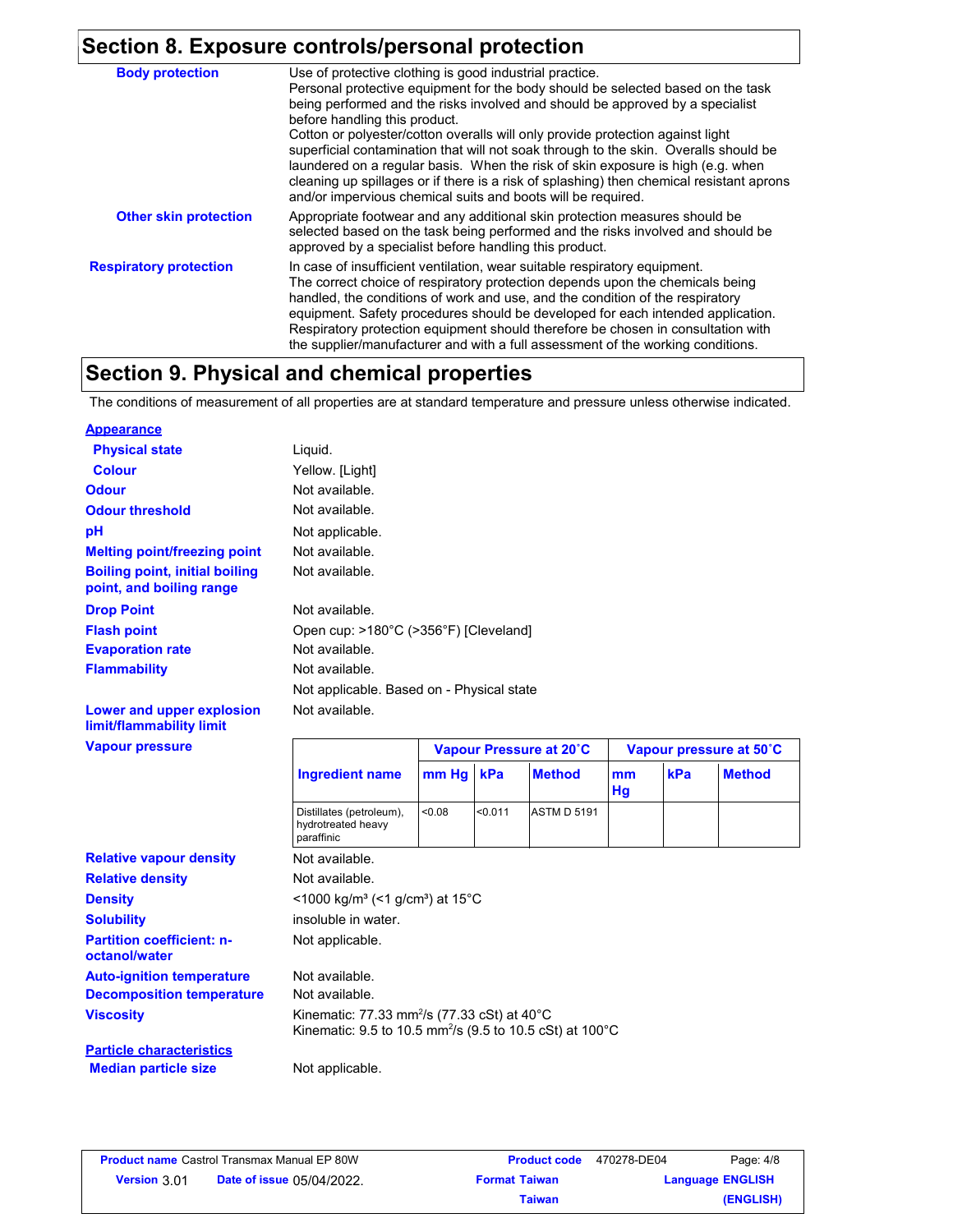## **Section 10. Stability and reactivity**

| No specific test data available for this product. Refer to Conditions to avoid and<br>Incompatible materials for additional information.                                |
|-------------------------------------------------------------------------------------------------------------------------------------------------------------------------|
| The product is stable.                                                                                                                                                  |
| Under normal conditions of storage and use, hazardous reactions will not occur.<br>Under normal conditions of storage and use, hazardous polymerisation will not occur. |
| Avoid all possible sources of ignition (spark or flame).                                                                                                                |
| Reactive or incompatible with the following materials: oxidising materials.                                                                                             |
| Under normal conditions of storage and use, hazardous decomposition products<br>should not be produced.                                                                 |
|                                                                                                                                                                         |

## **Section 11. Toxicological information**

#### **Information on toxicological effects**

| <b>Specific target organ toxicity (single exposure)</b>                                    |                                                                                                                             |                 |                                       |                                 |
|--------------------------------------------------------------------------------------------|-----------------------------------------------------------------------------------------------------------------------------|-----------------|---------------------------------------|---------------------------------|
| <b>Name</b>                                                                                |                                                                                                                             | <b>Category</b> | <b>Route of</b><br>exposure           | <b>Target organs</b>            |
| (Z)-octadec-9-enylamine                                                                    |                                                                                                                             | Category 3      |                                       | Respiratory tract<br>irritation |
| <b>Specific target organ toxicity (repeated exposure)</b>                                  |                                                                                                                             |                 |                                       |                                 |
| <b>Name</b>                                                                                |                                                                                                                             | <b>Category</b> | <b>Route of</b><br>exposure           | <b>Target organs</b>            |
| (Z)-octadec-9-enylamine                                                                    |                                                                                                                             | Category 2      |                                       |                                 |
| <b>Aspiration hazard</b>                                                                   |                                                                                                                             |                 |                                       |                                 |
| (Z)-octadec-9-enylamine                                                                    |                                                                                                                             |                 | <b>ASPIRATION HAZARD - Category 1</b> |                                 |
| <b>Information on likely routes</b><br>of exposure                                         | Routes of entry anticipated: Dermal, Inhalation.                                                                            |                 |                                       |                                 |
| <b>Potential acute health effects</b>                                                      |                                                                                                                             |                 |                                       |                                 |
| <b>Eye contact</b>                                                                         | No known significant effects or critical hazards.                                                                           |                 |                                       |                                 |
| <b>Inhalation</b>                                                                          | Vapour inhalation under ambient conditions is not normally a problem due to low<br>vapour pressure.                         |                 |                                       |                                 |
| <b>Skin contact</b>                                                                        | Defatting to the skin. May cause skin dryness and irritation.                                                               |                 |                                       |                                 |
| <b>Ingestion</b>                                                                           | No known significant effects or critical hazards.                                                                           |                 |                                       |                                 |
| <b>Symptoms related to the physical, chemical and toxicological characteristics</b>        |                                                                                                                             |                 |                                       |                                 |
| <b>Eye contact</b>                                                                         | No specific data.                                                                                                           |                 |                                       |                                 |
| <b>Inhalation</b>                                                                          | May be harmful by inhalation if exposure to vapour, mists or fumes resulting from<br>thermal decomposition products occurs. |                 |                                       |                                 |
| <b>Skin contact</b>                                                                        | Adverse symptoms may include the following:<br>irritation<br>dryness<br>cracking                                            |                 |                                       |                                 |
| <b>Ingestion</b>                                                                           | No specific data.                                                                                                           |                 |                                       |                                 |
| Delayed and immediate effects as well as chronic effects from short and long-term exposure |                                                                                                                             |                 |                                       |                                 |
| <b>Eye contact</b>                                                                         | Potential risk of transient stinging or redness if accidental eye contact occurs.                                           |                 |                                       |                                 |
| <b>Inhalation</b>                                                                          | Overexposure to the inhalation of airborne droplets or aerosols may cause irritation<br>of the respiratory tract.           |                 |                                       |                                 |
| <b>Skin contact</b>                                                                        | Prolonged or repeated contact can defat the skin and lead to irritation, cracking and/<br>or dermatitis.                    |                 |                                       |                                 |
| <b>Ingestion</b>                                                                           | Ingestion of large quantities may cause nausea and diarrhoea.                                                               |                 |                                       |                                 |
| <b>Potential chronic health effects</b>                                                    |                                                                                                                             |                 |                                       |                                 |
| <b>General</b>                                                                             | No known significant effects or critical hazards.                                                                           |                 |                                       |                                 |
| <b>Carcinogenicity</b>                                                                     | No known significant effects or critical hazards.                                                                           |                 |                                       |                                 |
| <b>Mutagenicity</b>                                                                        | No known significant effects or critical hazards.                                                                           |                 |                                       |                                 |
| <b>Teratogenicity</b>                                                                      | No known significant effects or critical hazards.                                                                           |                 |                                       |                                 |
| <b>Developmental effects</b>                                                               | No known significant effects or critical hazards.                                                                           |                 |                                       |                                 |
| <b>Fertility effects</b>                                                                   | No known significant effects or critical hazards.                                                                           |                 |                                       |                                 |

|                     | <b>Product name Castrol Transmax Manual EP 80W</b> | <b>Product code</b>  | 470278-DE04             | Page: 5/8 |
|---------------------|----------------------------------------------------|----------------------|-------------------------|-----------|
| <b>Version 3.01</b> | <b>Date of issue 05/04/2022.</b>                   | <b>Format Taiwan</b> | <b>Language ENGLISH</b> |           |
|                     |                                                    | Taiwan               |                         | (ENGLISH) |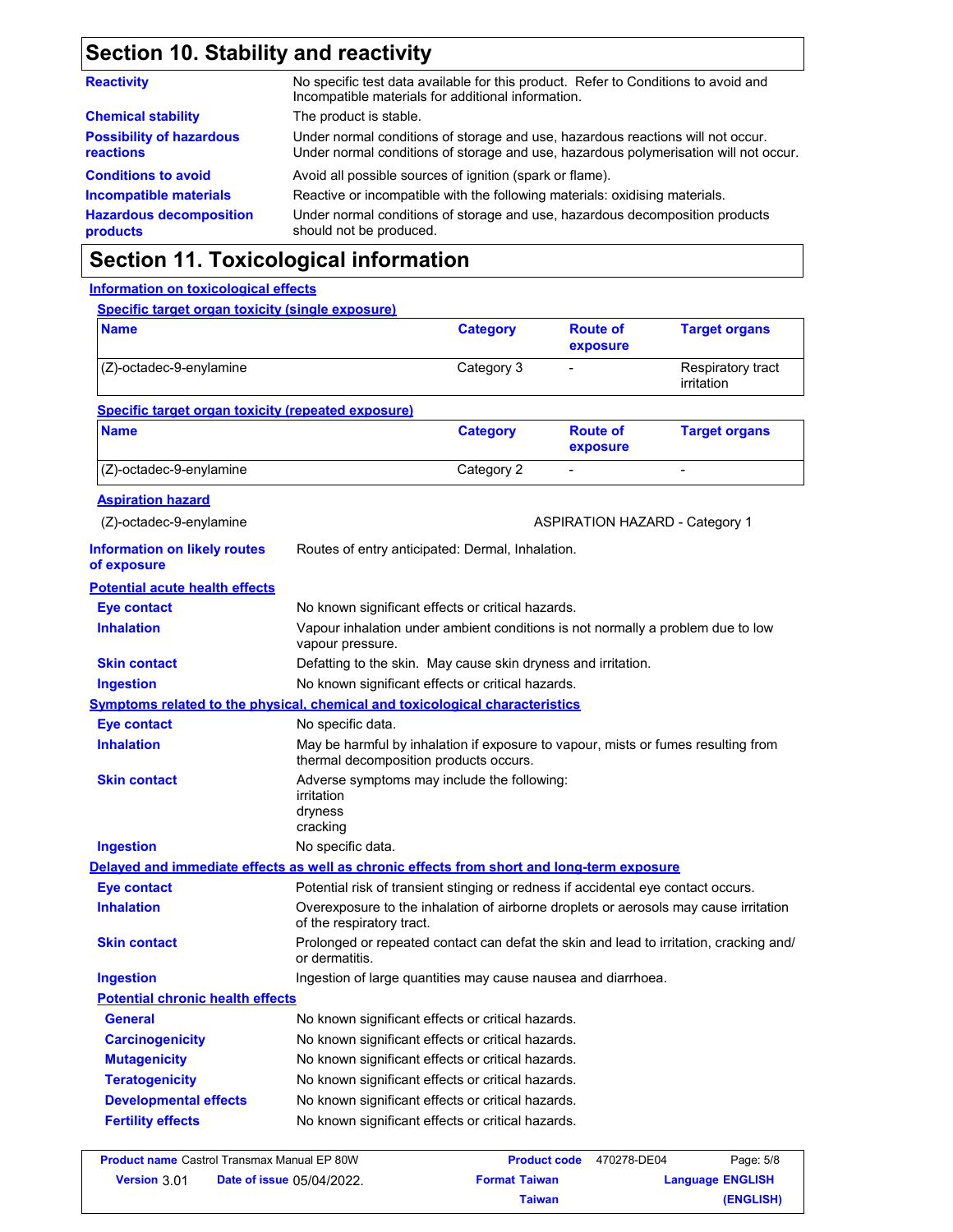### **Section 12. Ecological information**

**Environmental effects** No known significant effects or critical hazards.

| <b>Persistence and degradability</b>                                 |                                                                                                                           |
|----------------------------------------------------------------------|---------------------------------------------------------------------------------------------------------------------------|
| Expected to be biodegradable.                                        |                                                                                                                           |
| <b>Bioaccumulative potential</b>                                     |                                                                                                                           |
|                                                                      | This product is not expected to bioaccumulate through food chains in the environment.                                     |
| <b>Mobility in soil</b>                                              |                                                                                                                           |
| <b>Soil/water partition</b><br><b>coefficient</b> (K <sub>oc</sub> ) | Not available.                                                                                                            |
| <b>Mobility</b>                                                      | Spillages may penetrate the soil causing ground water contamination.                                                      |
| <b>Other ecological information</b>                                  | Spills may form a film on water surfaces causing physical damage to organisms.<br>Oxygen transfer could also be impaired. |

## **Section 13. Disposal considerations**

The generation of waste should be avoided or minimised wherever possible. Significant quantities of waste product residues should not be disposed of via the foul sewer but processed in a suitable effluent treatment plant. Dispose of surplus and non-recyclable products via a licensed waste disposal contractor. Disposal of this product, solutions and any by-products should at all times comply with the requirements of environmental protection and waste disposal legislation and any regional local authority requirements. Waste packaging should be recycled. Incineration or landfill should only be considered when recycling is not feasible. This material and its container must be disposed of in a safe way. Empty containers or liners may retain some product residues. Avoid dispersal of spilt material and runoff and contact with soil, waterways, drains and sewers. **Disposal methods**

| <b>Section 14. Transport information</b> |                              |                          |  |  |
|------------------------------------------|------------------------------|--------------------------|--|--|
|                                          | <b>IMDG</b>                  | <b>IATA</b>              |  |  |
| <b>UN number</b>                         | Not regulated.               | Not regulated.           |  |  |
| <b>UN proper</b><br>shipping name        |                              | ۰                        |  |  |
| <b>Transport hazard</b><br>class(es)     | $\qquad \qquad \blacksquare$ | $\overline{\phantom{0}}$ |  |  |
| <b>Packing group</b>                     | $\overline{\phantom{a}}$     | -                        |  |  |
| <b>Environmental</b><br>hazards          | No.                          | No.                      |  |  |
| <b>Additional</b><br>information         |                              | -                        |  |  |

**Special precautions for user** Not available.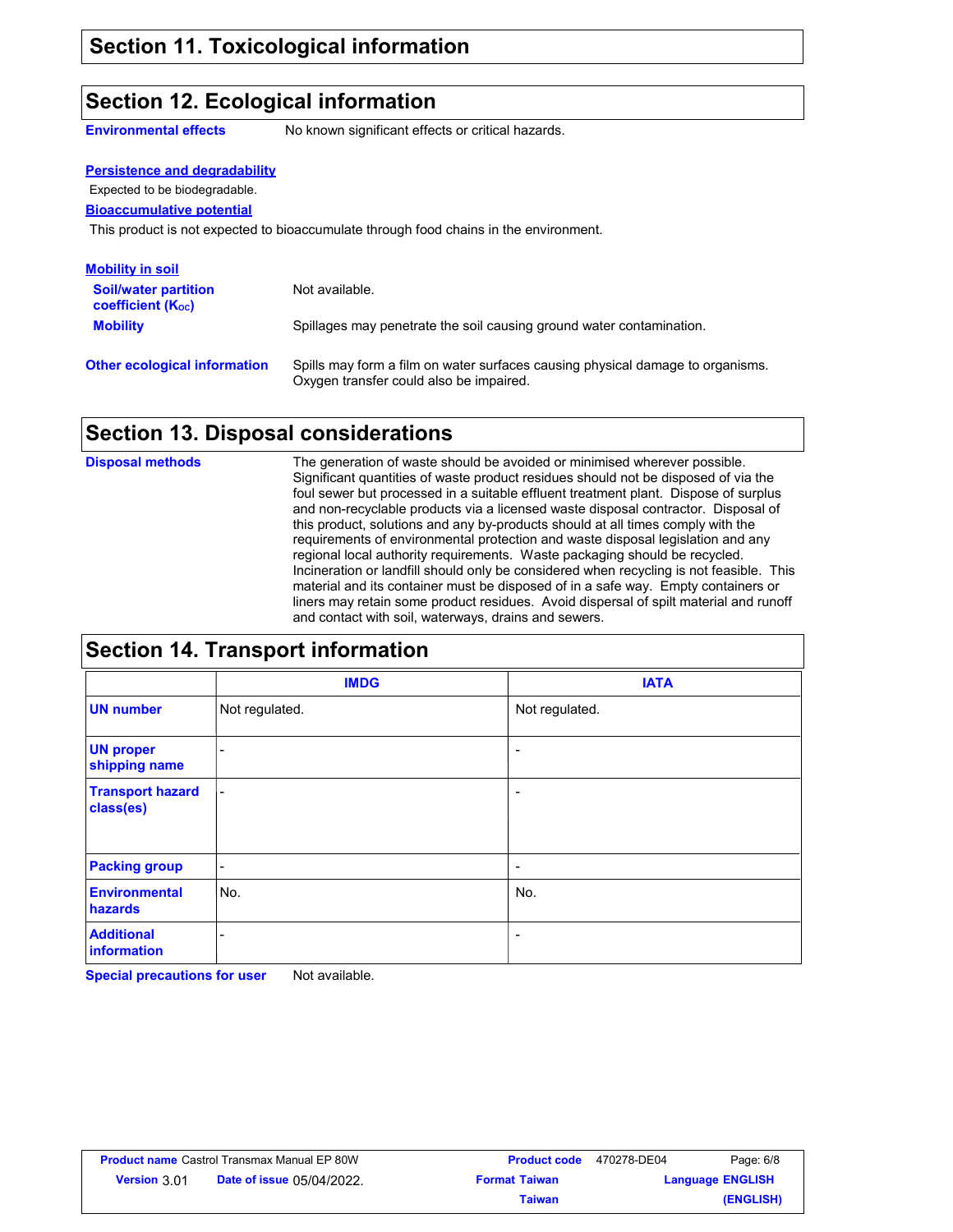## **Section 15. Regulatory information**

### Not applicable.

| <b>TCCSCA List of concerned chemicals</b>                       |                                    |                                                                                |                                                                                              |
|-----------------------------------------------------------------|------------------------------------|--------------------------------------------------------------------------------|----------------------------------------------------------------------------------------------|
| Not applicable.                                                 |                                    |                                                                                |                                                                                              |
| <b>OSHA Enforcement Rules</b><br><b>Article 28</b>              | 4-methylpentan-2-one, toluene.     | This product contains substances "Specially hazardous to health": Propan-2-ol, |                                                                                              |
| <b>OSHA Article 29</b>                                          | None of the components are listed. |                                                                                |                                                                                              |
| <b>OSHA Article 30</b>                                          | None of the components are listed. |                                                                                |                                                                                              |
| <b>Montreal Protocol</b>                                        |                                    |                                                                                |                                                                                              |
| <b>Ingredient name</b>                                          |                                    |                                                                                | <b>Status</b>                                                                                |
| Not listed.                                                     |                                    |                                                                                |                                                                                              |
| <b>Stockholm Convention on Persistent Organic Pollutants</b>    |                                    |                                                                                |                                                                                              |
| <b>Ingredient name</b>                                          |                                    | <b>List name</b>                                                               | <b>Status</b>                                                                                |
| Not listed.                                                     |                                    |                                                                                |                                                                                              |
| <b>Rotterdam Convention on Prior Informed Consent (PIC)</b>     |                                    |                                                                                |                                                                                              |
| <b>Ingredient name</b>                                          |                                    |                                                                                | <b>Status</b>                                                                                |
| Not listed.                                                     |                                    |                                                                                |                                                                                              |
| <b>Regulation according to other foreign laws</b>               |                                    |                                                                                |                                                                                              |
| <b>REACH Status</b>                                             | current requirements of REACH.     |                                                                                | The company, as identified in Section 1, sells this product in the EU in compliance with the |
| <b>Australia inventory (AIIC)</b>                               |                                    | All components are listed or exempted.                                         |                                                                                              |
| <b>Canada inventory status</b>                                  |                                    | All components are listed or exempted.                                         |                                                                                              |
| <b>China inventory (IECSC)</b>                                  |                                    | All components are listed or exempted.                                         |                                                                                              |
| <b>Japan inventory (CSCL)</b>                                   |                                    | All components are listed or exempted.                                         |                                                                                              |
| <b>Philippines inventory</b><br>(PICCS)                         |                                    | At least one component is not listed.                                          |                                                                                              |
| <b>Korea inventory (KECI)</b>                                   |                                    | All components are listed or exempted.                                         |                                                                                              |
| <b>Taiwan Chemical</b><br><b>Substances Inventory</b><br>(TCSI) |                                    | All components are listed or exempted.                                         |                                                                                              |
| <b>United States inventory</b><br>(TSCA 8b)                     |                                    | All components are active or exempted.                                         |                                                                                              |

## **Section 16. Other information**

**Procedure used to derive the classification**

| <b>Classification</b>                        |                                                                                                                                                                                                                 | <b>Justification</b>                                                                                                                                                                                                            |  |
|----------------------------------------------|-----------------------------------------------------------------------------------------------------------------------------------------------------------------------------------------------------------------|---------------------------------------------------------------------------------------------------------------------------------------------------------------------------------------------------------------------------------|--|
| Not classified.                              |                                                                                                                                                                                                                 |                                                                                                                                                                                                                                 |  |
| <b>References</b>                            | Not available.                                                                                                                                                                                                  |                                                                                                                                                                                                                                 |  |
| <b>Organisation that prepared</b><br>the SDS | ΒP                                                                                                                                                                                                              |                                                                                                                                                                                                                                 |  |
| <b>History</b>                               |                                                                                                                                                                                                                 |                                                                                                                                                                                                                                 |  |
| Date of printing                             | 4/5/2022                                                                                                                                                                                                        |                                                                                                                                                                                                                                 |  |
| Date of previous issue                       | 05/04/2022.                                                                                                                                                                                                     |                                                                                                                                                                                                                                 |  |
| <b>Version</b>                               | 3.01                                                                                                                                                                                                            |                                                                                                                                                                                                                                 |  |
| <b>Prepared by</b>                           | <b>Product Stewardship</b>                                                                                                                                                                                      |                                                                                                                                                                                                                                 |  |
| <b>Key to abbreviations</b>                  | $ATE = Acute Toxicity Estimate$<br><b>BCF</b> = Bioconcentration Factor<br>IATA = International Air Transport Association<br>IBC = Intermediate Bulk Container<br>IMDG = International Maritime Dangerous Goods | GHS = Globally Harmonized System of Classification and Labelling of Chemicals<br>LogPow = logarithm of the octanol/water partition coefficient<br>MARPOL = International Convention for the Prevention of Pollution From Ships, |  |

|                     | <b>Product name Castrol Transmax Manual EP 80W</b> | <b>Product code</b>  | 470278-DE04 | Page: 7/8               |
|---------------------|----------------------------------------------------|----------------------|-------------|-------------------------|
| <b>Version 3.01</b> | <b>Date of issue 05/04/2022.</b>                   | <b>Format Taiwan</b> |             | <b>Language ENGLISH</b> |
|                     |                                                    | Taiwan               |             | (ENGLISH)               |